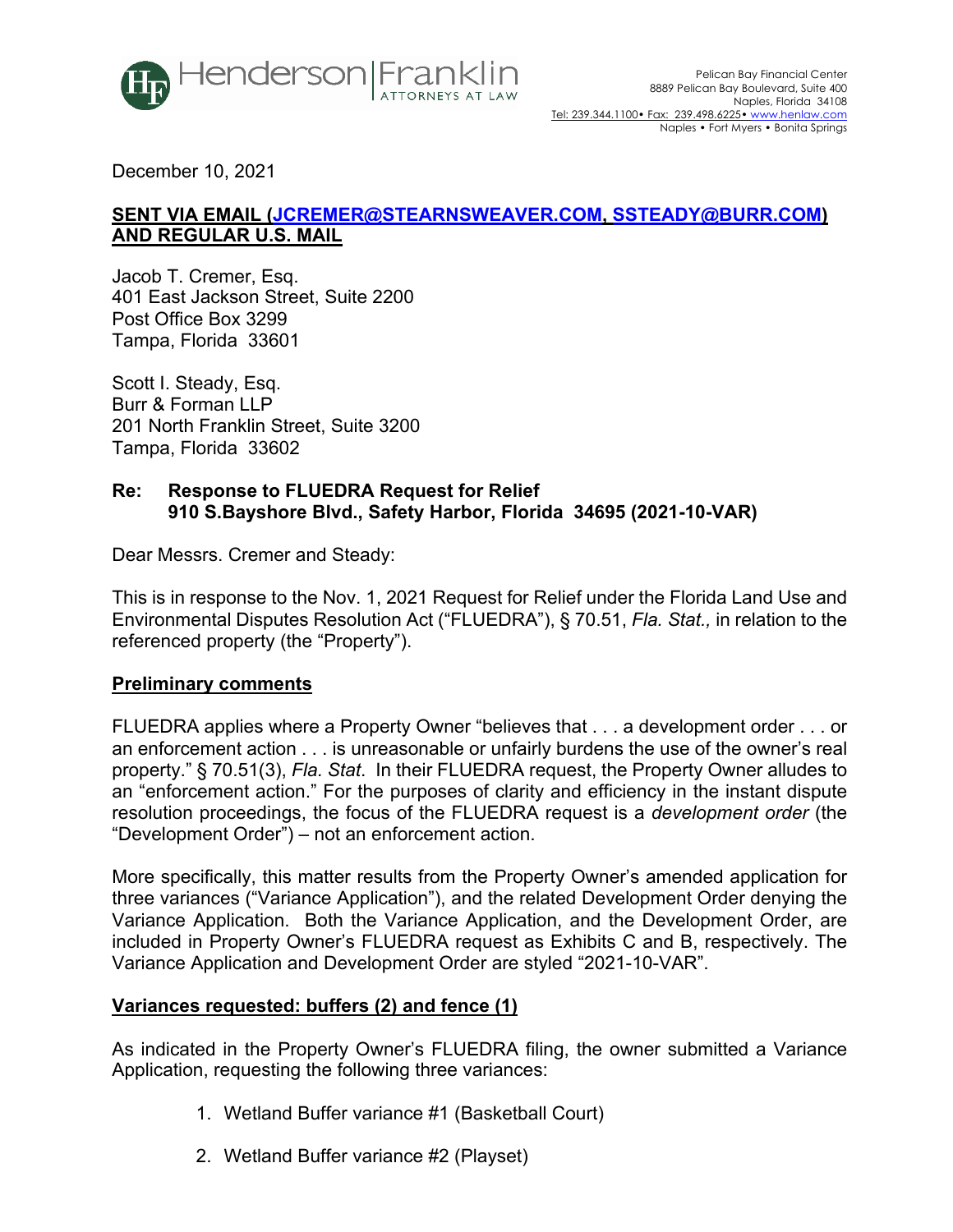3. Fence variance (#3)

(See Exhibit C to Owner's FLUEDRA request.)

Under § 234.02(B) of the City's Land Development Code ("LDC"), a variance request must meet eleven standards, or criteria, for approval (highlighted in the enclosures). It is the applicant's burden to present competent substantial evidence to support their Variance Application. There is no "guaranteed" right to a variance approval.

## **Variance** *not* **requested: wetland variance**

As distinguished from the two requested wetland *buffer* variances, the Property Owner did not request a *wetland* variance. As pointed out in their FLUEDRA request, "the Property owner did not ask for" a wetland variance (p.1); a wetland variance was "not requested by the Property Owner" (p.2); and the "Property Owner did not apply for" such a variance (p.2). Further, the Property Owner confirms that "the basketball court is not in the wetland" (p.1), and it "does not encroach into the wetland" (p.2). Their FLUEDRA filing is very clear: they did not need a *wetland* variance.

The wetland variance was not included in the Development Order denying the Variance Application because it was not part of the Variance Application request. As stated in the Property Owner's request letter, the Board of Appeals "denied the Variance Application" (p.3).

The Property Owner also states in their FLUEDRA request letter that, in addition to never requesting a wetland variance, "the variance in the wetland is irrelevant and unnecessary and only created confusion" at the hearing below (p.3).

We are hoping to avoid furthering this confusion, and to this end, wish to clarify and emphasize the City's position that the instant dispute resolution procedure is appropriately focused on (1) the Variance Application; and (2) the Development Order.

## **Failure to exhaust administrative remedies**

Section 70.51(10)(a) of FLUEDRA provides that, "before initiating a proceeding . . . the owner must exhaust all nonjudicial local government administrative appeals . . ." but can initiate a proceeding if the appeals take longer than four months.

The Property Owner has not yet exhausted, or has failed to exhaust, available nonjudicial local government remedies. The order was issued less than two months ago, and the city's LDC (§ 234-2(F)) allows for reconsideration of Board of Appeals' decisions. The Property Owner's failure to attempt reconsideration directly contradicts the statutory mandate that they "must exhaust". The Property Owner's request is not ripe, and therefore, is barred by the statute.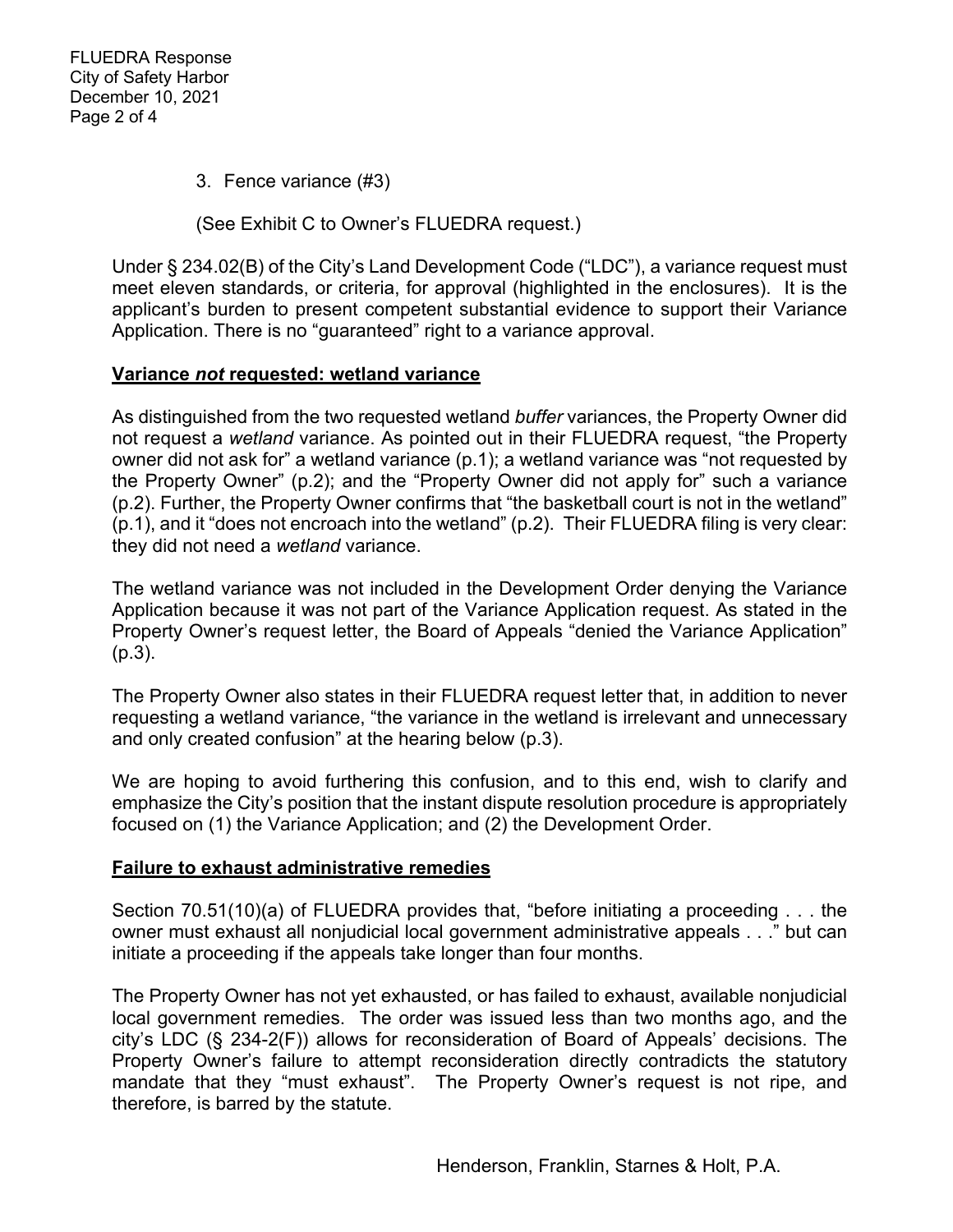FLUEDRA Response City of Safety Harbor December 10, 2021 Page 3 of 4

## **The Development Order**

As to the Variance Application and resulting Development Order, Staff recommended denial in relation to the Board of Appeals' consideration of the Variance Application. The Board of Appeals held a "lengthy and technical" quasi-judicial hearing (see FLUEDRA request, p.3).

The Property Owner was given an opportunity to be heard, and present evidence in support of their application. Ultimately, the Board of Appeals denied the Property Owner's three variance requests. As stated above, the Property Owner never applied for a wetland variance, and it was not needed for their proposed improvements.

Under the City's LDC, "no action shall be valid unless authorized by a majority of the Board [of Appeals] members *voting on the request."* (emphasis added). While the Board may have discussed and voted on an extraneous matter that was not part of the Property Owner's request (i.e., in this case, a wetland variance), their vote is not "valid" if it is not based *on the request.* Therefore, it was completely appropriate for the Board of Appeals to omit this from the Development Order denying the variance request.

The Property Owner does not seem to suggest that the Development Order itself was unreasonable or unfairly burdensome to the use of their Property. Instead, their request alleges the failure to include an "irrelevant, unnecessary" approval in the Development Order has somehow had an adverse impact on the use of their Property.

The Property Owner never requested a wetland variance, and did not have any reason to expect that the Board of Appeals would grant a wetland variance. The Property Owner clearly indicates that a wetland variance was not needed. The Development Order cannot be unreasonable and unfairly burdensome based on an unnecessary variance that was neither requested nor granted. The Owner has not shown, nor alleged, that the Development Order denying their requested three variances was unreasonable or unfairly burdensome to the use of their Property.

### **Statement of public purpose of regulations**

As stated in § 234.00(A)(2), of the LDC, variances may be authorized "when special conditions exist." Their purpose is "to provide for a procedure to modify the terms of [the LDC] where literal enforcement of the requirements would result in an unnecessary hardship." No variance can be "contrary to the public interest." These regulations provide multiple standards, or criteria, to ensure that the public interest is paramount in consideration of any variance request.

The prohibition on construction within a wetland buffer, and the fence height limitation, both serve dual public purposes of (1) ensuring protection of the City's wetland ecosystems; and (2) maintaining community aesthetics.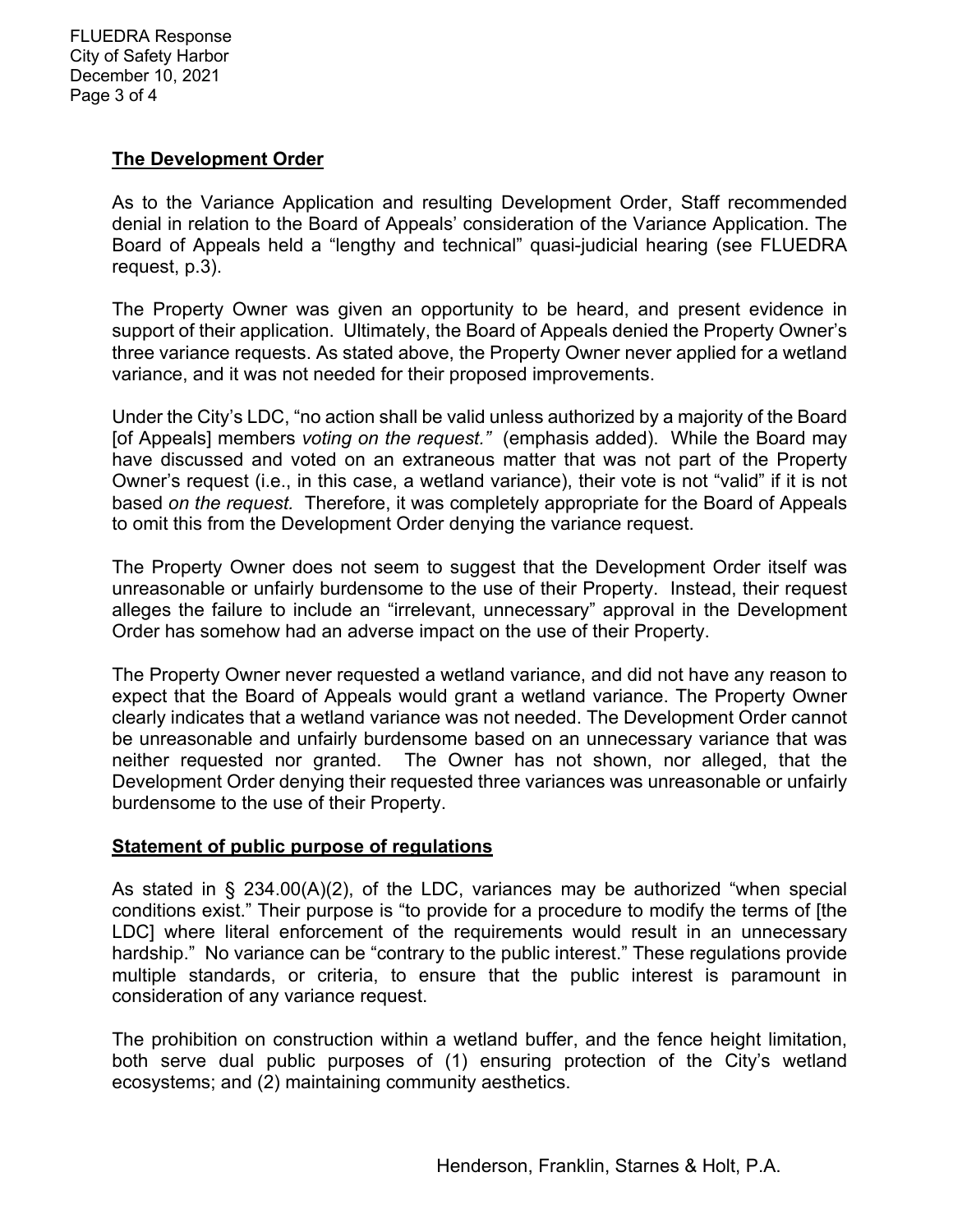FLUEDRA Response City of Safety Harbor December 10, 2021 Page 4 of 4

### **Summary**

The City's position is that the Board of Appeals properly heard and decided the Property Owner's Variance Application based on applicable LDC criteria for variance requests, and the resulting Development Order is based on ample competent substantial evidence in the record below. Additionally, the Property Owner has not exhausted available non-judicial remedies, making this matter unripe for initiation of FLUEDRA proceedings.

The Property Owner's FLUEDRA request focuses mainly on a variance that was not needed, was never requested, and was never granted. There is no indication of a failure of due process or other error at the proceedings below. Perhaps most importantly, however, is that fact that very little (if any) attempt is made in their filing to suggest that the Development Order itself is "unreasonable" or "unfairly burdens" the use of their Property.

Based on the above, it is the City's position that the Development Order is not unreasonable and does not unfairly burden the use of the Property.

We appreciate your consideration of the above, and are available to answer any questions, and address any concerns, you may have.

Very truly yours,

Jeff E. Wright

enclosures: excerpts from Safety Harbor LDC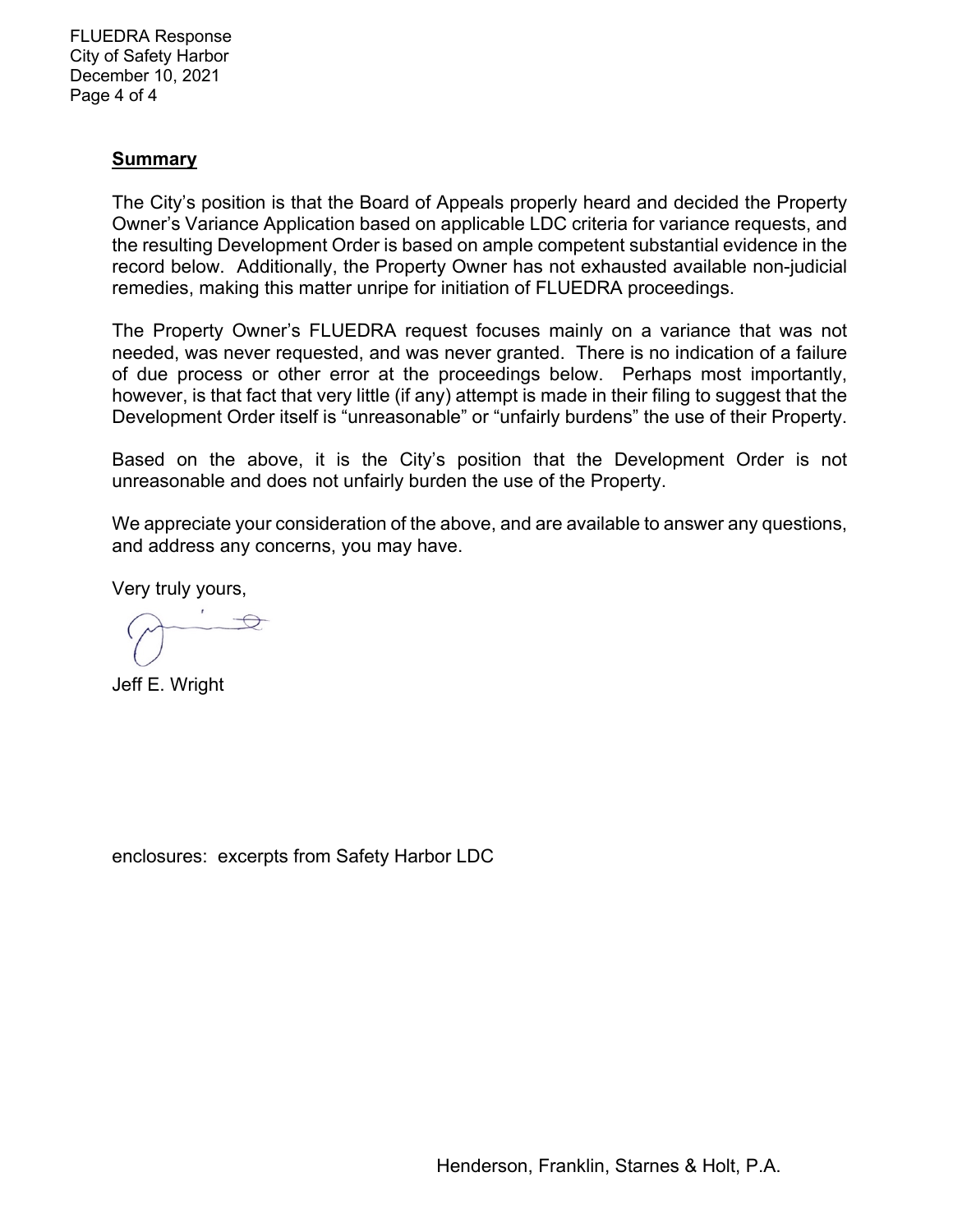### **EXCERPTS FROM Safety Harbor Land Development Code**

#### **234.00 Variances and appeals.**

#### **234.02 Variances.**

- (A) The Board has no authority to consider or grant the following variances:
	- (1) Variances which permit the establishment of a use in a zone or district in which such use is not permitted by the regulations of the zoning district involved;
	- (2) Variances which permit the establishment of a lot or parcel which must be combined under the terms of this Code or which is part of a larger parcel which when established does not meet the area or width requirements of the applicable zoning district;
	- (3) Variances which permit an increase in density above that allowed by the applicable zoning district or Comprehensive Plan designation;
	- (4) Variances which would purport or modify any definitions set forth by the Code;
	- (5) Variance which relate in any way to a nonconforming use.
- (B) No variance shall be granted by the Board of Appeals unless a positive finding, based upon substantial competent evidence, either presented at a public hearing held by the Board or reviewed personally by the Board members, is made on each of the following standards:
	- (1) The need for the proposed variance arises out of the physical surroundings, shape, topographical condition, or other physical or environmental conditions that are unique to the specific property involved.
	- (2) Strict applications of the provisions of the Code involved will deprive the applicant of reasonable use of the property meaning that the Code's intent will not be furthered and the application of the Code to the applicant is unfair.
	- (3) Granting the variance will not confer any special privilege that is not allowed for other lands, buildings, or structures in the same zoning district.
	- (4) The variance granted is the minimum necessary that will afford relief.
	- (5) The conditions or special circumstances peculiar to the property have not been self created.
	- (6) Is not based upon the presence of nonconformities or other variances granted in the district or adjoining neighborhood.
	- (7) Is not based upon conditions, including financial, personal to the applicant.
	- (8) Will not substantially diminish property value, nor alter the essential character of the neighborhood.
	- (9) Will not have a detrimental effect upon the public interest, health, safety, and welfare.
	- (10) Will not create a negative impact upon the provisions of an adequate level of service for public facilities by the community.
	- (11) Conforms to the general intent of this Code, requirements of the Comprehensive Plan and requirements of the Rules Concerning the Administration of the Countywide Future Land Use Plan pertaining to the adjustment of intensity standards.

\* \* \* \*

#### **234.04 Authorization of variance or appeal.**

(A) No action shall be valid unless authorized by a majority of the Board members voting on the request.